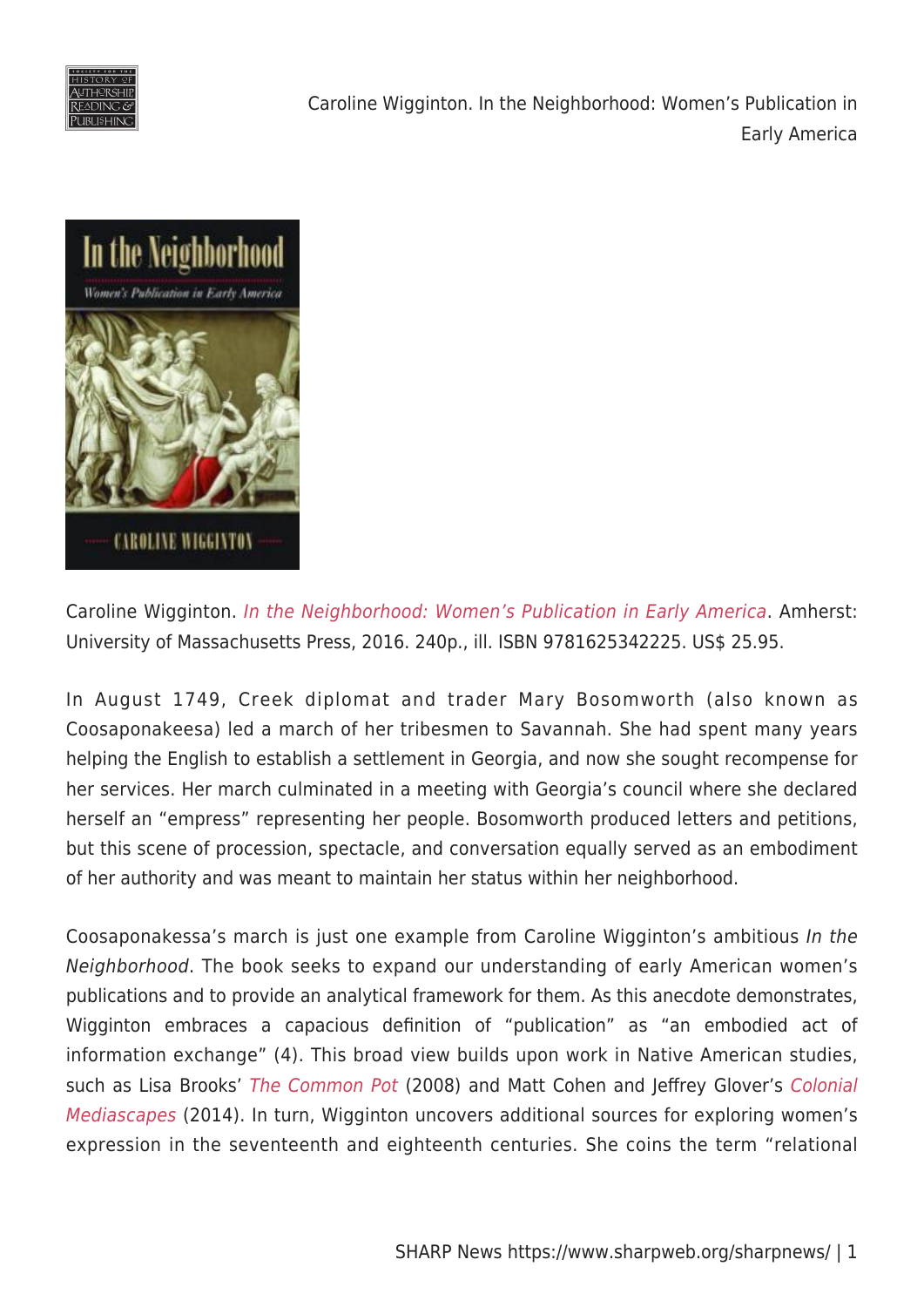

publication," which "could mobilize a variety of technologies – scriptive, print, performative, material – to negotiate and reimagine a neighborhood's particularities" (6). Wampum belts, engravings, sartorial choices, manuscripts, and conversations are all public forms of expression that women used to influence interpersonal relations.

In the Neighborhood also responds to the scholarly focus on republican print and the perceptions of its audience as male, property-owning, and white. Treating republican print as synonymous with publication, Wigginton argues, "preemptively excludes the kinds of publications in which women actively engaged" (20). Republican print, and its emphasis on anonymity, was not the only kind of publication to forge bonds among Americans. In contrast, relational publications are rooted in the intimacy of neighborhoods – in the familiarity and bondedness among those who the publications reach. Wigginton's emphasis on the neighborhood, where there were a mix of diverse peoples and kinds of spaces, moves away from binaries of public and private or political and literary.

In four chapters, she examines examples of women's information exchanges to demonstrate how they used relational publication practices to shape and reshape neighborhoods. The definition of "neighborhood" here is capacious as well, in some cases meaning those down the street and in others meaning transatlantic correspondents. Wigginton provides fresh readings of familiar texts like Phillis Wheatley's poems, Sarah Osborn's spiritual diary, and Milcah Martha Moore's commonplace book. There are some very compelling close readings of relational publications, such as the tracking of the idea of friendship through Moore's commonplace book. Wigginton also deftly incorporates historical context in places, such as her reading of Coosaponakeesa's red petticoat in the cultural context of indigenous diplomatic practices and of Wheatley's elegies in the framework of beliefs about death in African slave culture.

A commonality among these diverse examples is each woman's role as a node within a network that then allowed for the recording of their relational publication practices. Coosaponakeesa was a trader and translator between a colonial power and Native tribes. Wheatley was an enslaved woman who wrote elegies for whites in mourning. Moore compiled the literary output of multiple correspondents. Their key roles at the intersections of